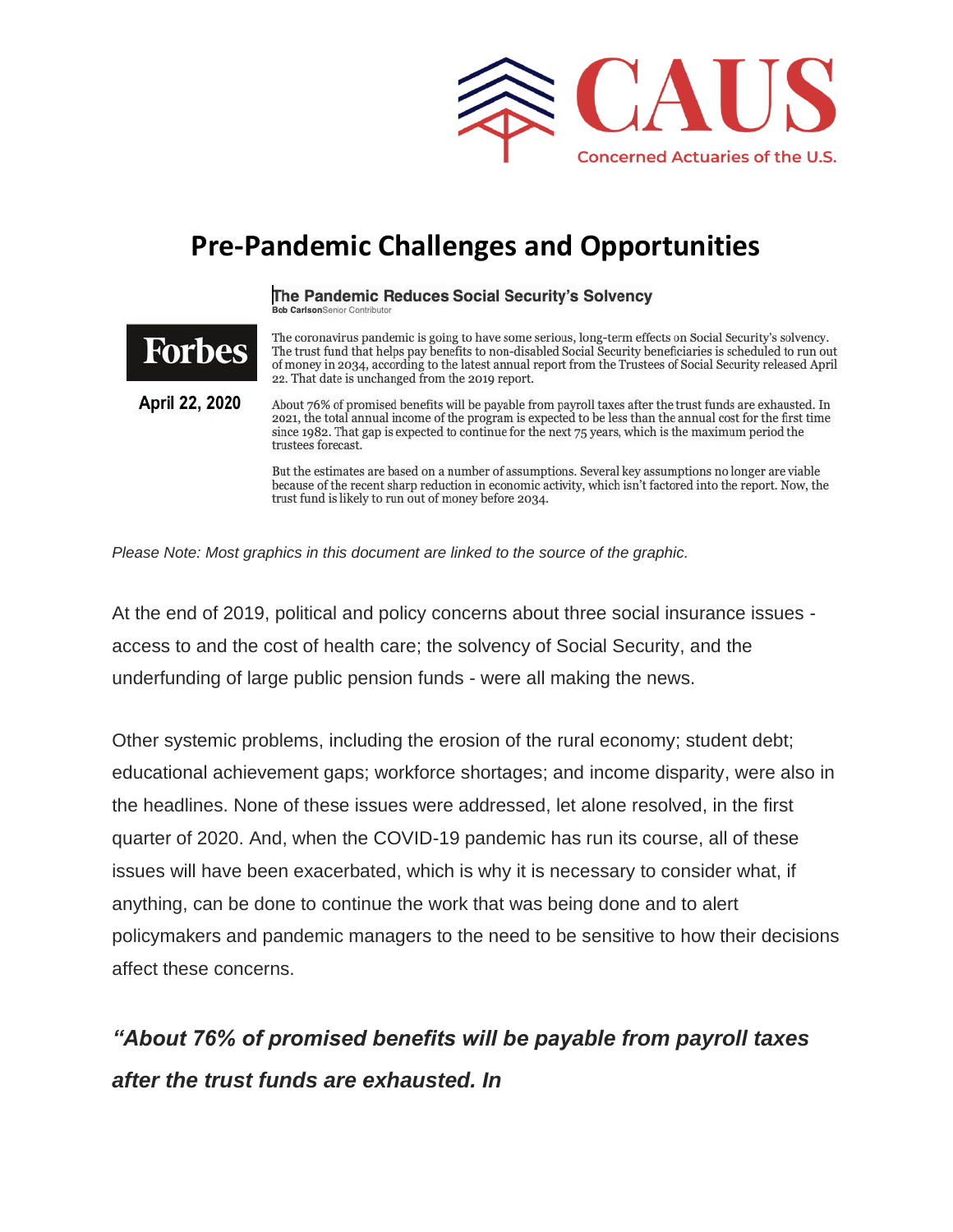

*2021, the total annual income of the program is expected to be less than the annual cost for the first time since 1982. That gap is expected to continue for the next 75 years, which is the maximum period the trustees forecast." Forbes, April 22, 2020*

*"Between 2008 and 2016, Medicaid costs increased from \$0.55 to \$0.67 of every federal dollar going to states and local governments. The demand on state revenues increased as well and now claims about 20% of all state revenues collected. These increases affected state and local spending on other priorities including education and infrastructure." CAUS*

Just to put the relevance of this exercise in context, it is worth noting that policymakers around the globe were warned regularly for at least the past two years by respected organizations, institutions, and individuals that they needed to prepare for an "apocalyptic pandemic."

#### **VOICE**

The World Knows an Apocalyptic Pandemic Is Coming But nobody is interested in doing anything about it. BY LAURIE GARRETT | SEPTEMBER 20, 2019, 12:48 PM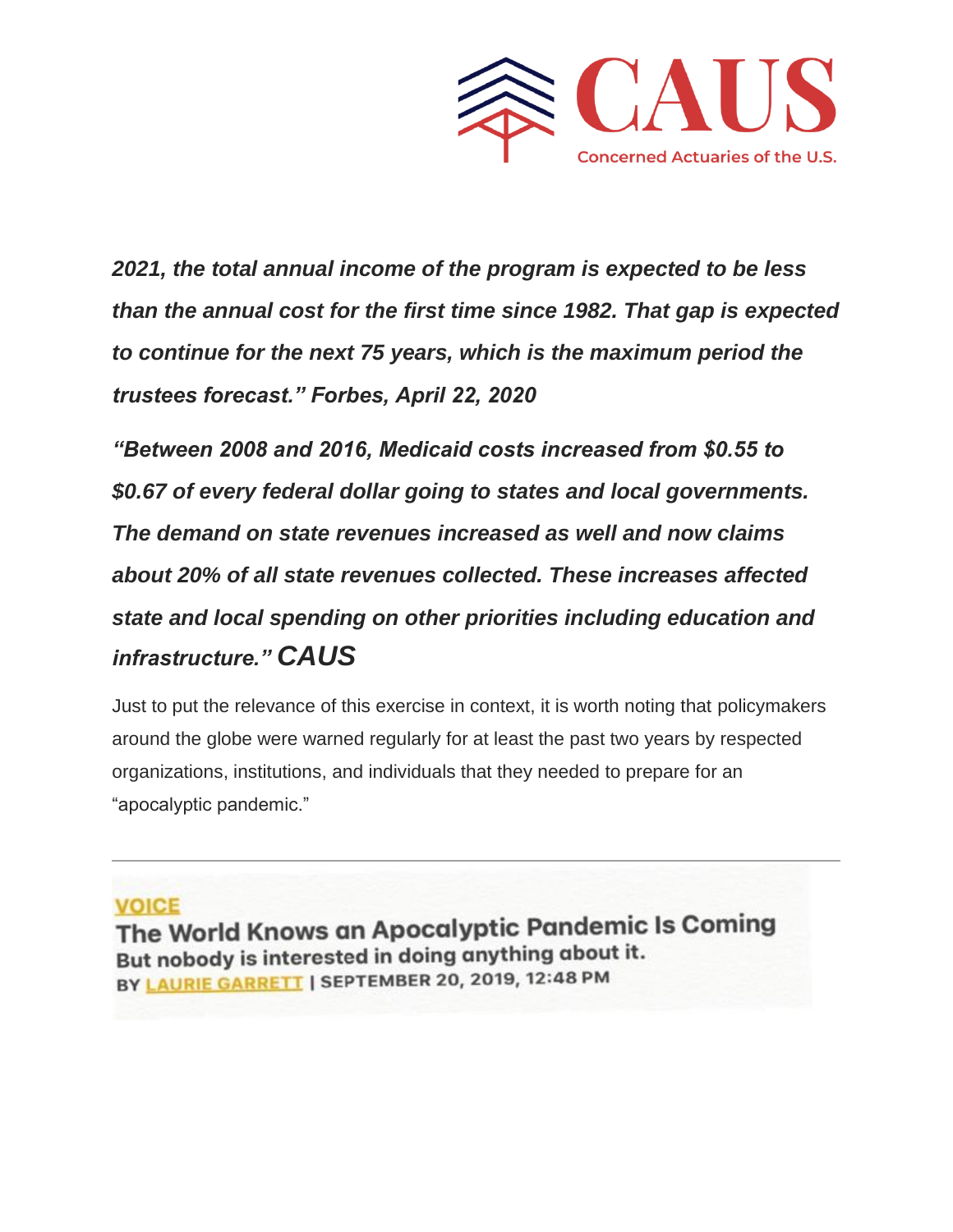



YouTube - Oct 23, 2018

C-Span - May 20, 2019

**YouTube** - Oct 23, 2018

#### 2018 WORLD INFLUENZA CONFERENCE 7th - 10th September 2018

Beijing Conference Center 88 Laiguangying West Road, Chaoyang District, Beijing, China

This year marks the centenary of the first recorded influenza pandemic with devastating mortality globally in 1918. We had also experienced three subsequent influenza pandemics with the latest in 2009. Many lessons were learnt and influenza pandemic preparedness plans were revised and improved. However, many challenges remain and the 2018 World Influenza Conference was aimed at addressing the question on whether we are prepared for the next one.

The 2018 World Influenza Conference was hosted by the Chinese Association of Preventive Medicine (CPMA), China Center for Disease Control and Prevention (China CDC), Chinese Academy of Medical Sciences (CAMS), and the Asia-Pacific Alliance for the Control of Influenza (APACI). The conference was organized in collaboration with the European Scientific Working group on Influenza (ESWI), the National Adult and Influenza Immunization Summit (NAIIS) and the International Society for Influenza and other Respiratory Virus Diseases (isirv).

#### **Leveraging Existing Informational Resources:**

Over the past decade, individuals, groups, organizations, and governments have spent a great deal of time and money exploring how best to address the social insurance and other issues that adversely affect public and economic wellbeing. At a minimum, some effort should be made to encourage the leaders of these various initiatives to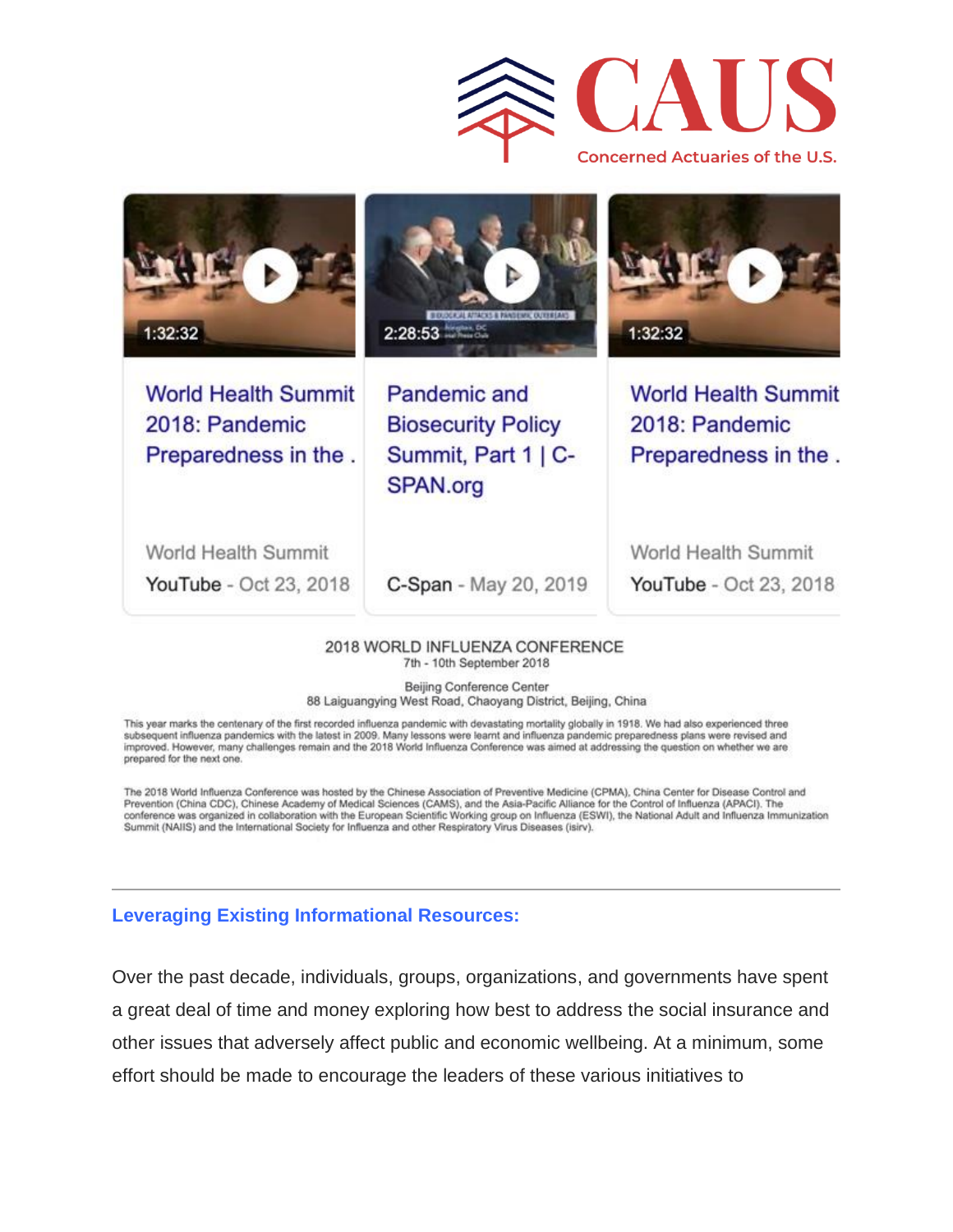

collaborate on an effort to make their major findings and recommendations more visible and accessible to policymakers and other relevant audiences.



*"Prices for crops this year are expected to drop by as much as 10% and prices of livestock by as much as 12% as a result of the coronavirus pandemic, according to a report from the Food and Agricultural Policy Research Institute at the University of Missouri. The net income for farmers is expected to decline \$20 billion. "In the past month, it's become probably one of the worst years in history for agriculture," says Edelburg. Time. April 21, 2020*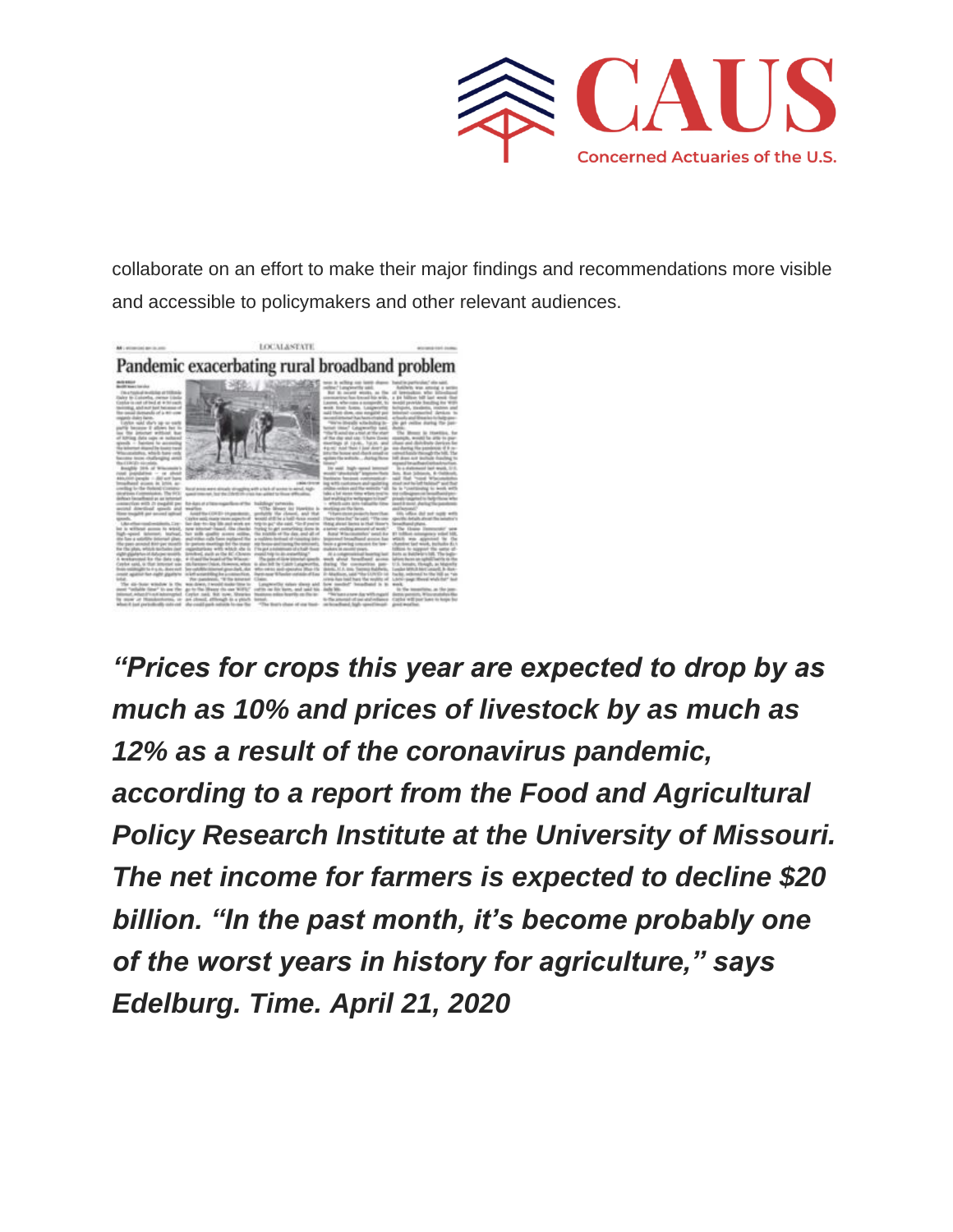

#### *Key Takeaways*

At a minimum, some effort should be made to encourage the leaders of these various initiatives to collaborate on an effort to make the public more aware of their major findings and recommendations. More to the point, the current pandemic experience makes painfully and expensively clear that concern, expertise, study, publication, and even media coverage, while essential, don't get the job done. Consequently, the interested, affected, and concerned need to concentrate not just on making their work more visible and accessible, but also considerably more urgent and economically and politically relevant to policymakers and other relevant audiences.

#### **Avoiding Further Damage:**

Most crisis management experts believe that the best emergency management is the management that takes place before a crisis occurs, that is the identification, mitigation and/or hazard management of risks. That opportunity with the coronavirus has passed.

### **Boom-and-bust federal funding after 9/11 undercut hospitals' preparedness for pandemics, Washington Post, May 2, 2020**



"The urgency dissipated and unfortunately, this is always how Congress works," Del. Eleanor Holmes Norton (D-D.C.) said. "I can only hope we now focus on how this pandemic changes the way we look at preparing for the unthinkable."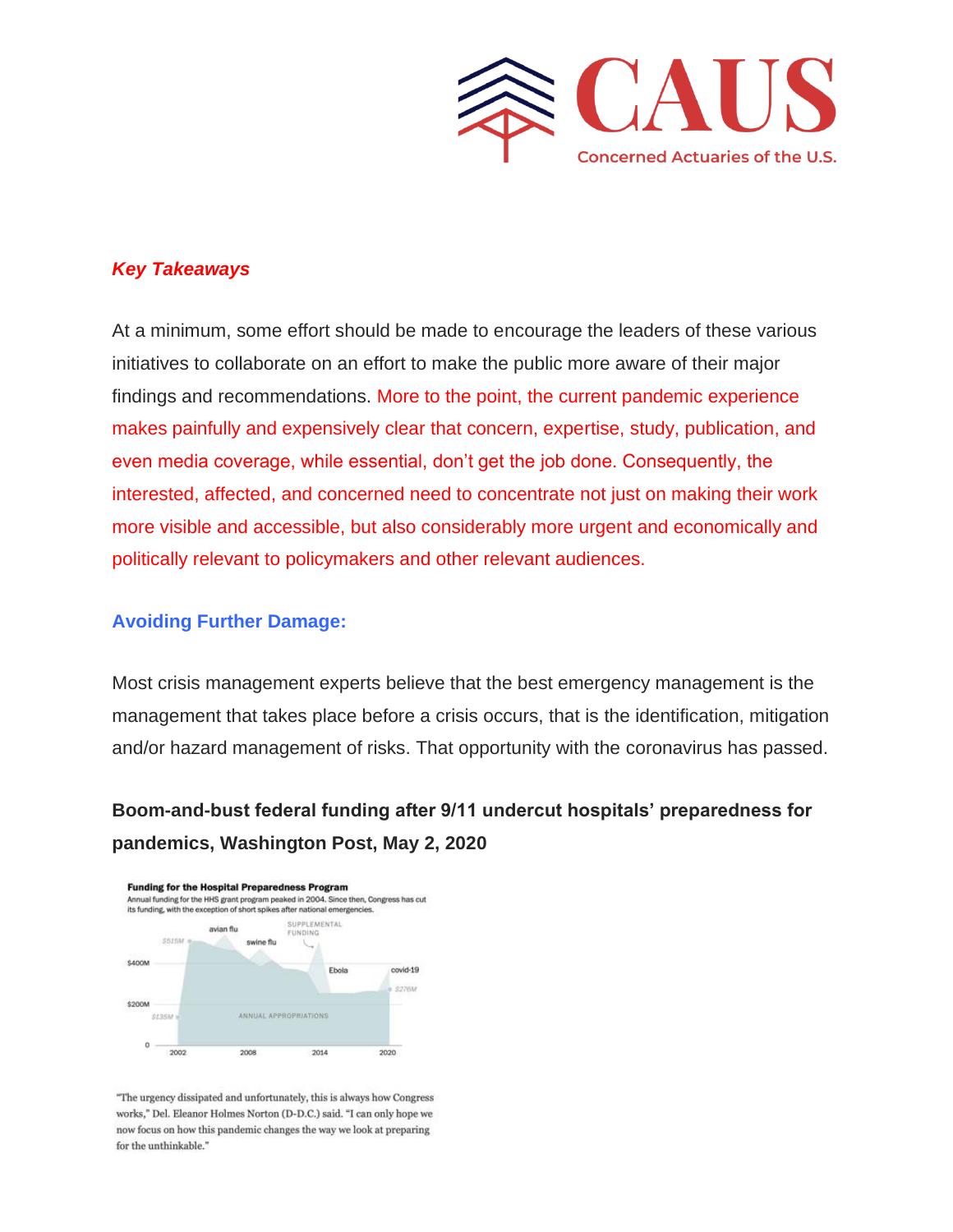

**Here's How The Small Business Loan Program Went Wrong In Just 4 Weeks, NPR, May 4, 2020**



Signs are displayed in the window of a store in Grosse Pointe Woods, Mich. The Paychack Protection Program, aimed at helping small businesses survive the coronavirus crisis, has been beset by problems. Paul Sancyalkin

#### *Key Takeaways*

Most elected officials don't make policy mistakes because they are stupid, evil or uncaring. Like most people, they make mistakes when they're operating under pressure and lack the experience, information and/or time they need to make good decisions. Right now our elected officials are experiencing unprecedented pressure and grappling with an information deluge plagued by a lack of information and uncertainty about the information that is available. In tis sort of environment, they will act and they will make mistakes. Given all of that, we must make sure that those grappling with the day to day tactical demands of the pandemic - elected officials and others - are alerted to what NOT TO DO in terms of these critical issues.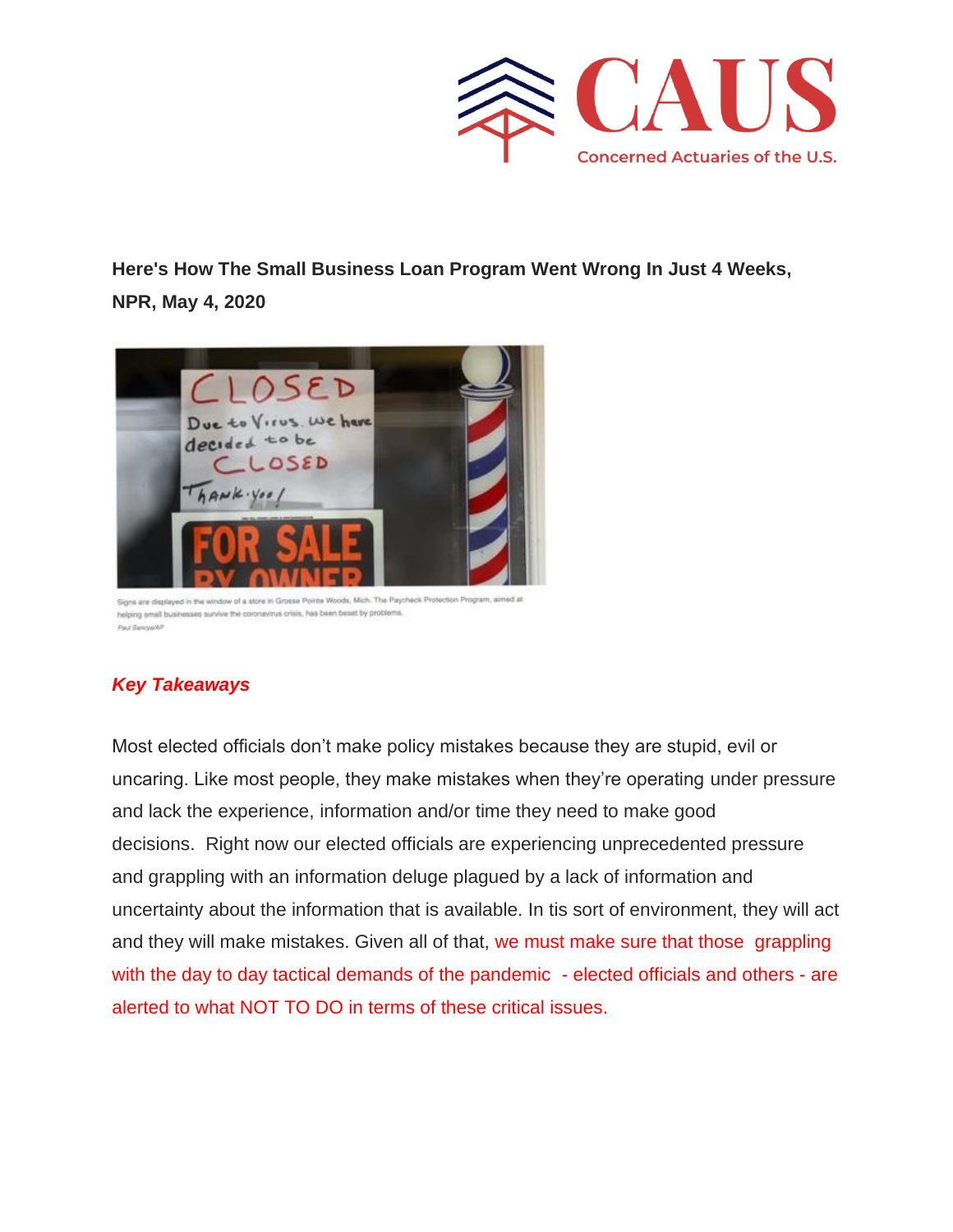

#### **Finding the Resources to Fund Critical Change:**

Addressing major systemic issues will require funding. Money - governmental, personal, corporate and philanthropic - will be short everywhere as the nation comes out of the pandemic. Consequently, the identification of opportunities to recognize and monetize the value of changes in behavior will become an essential tool in the efforts to move forward.

*Were Keynes alive today, he would have much to say not just about what to spend on what but about how to manage the financial burden efficiently and fairly.*

#### *Key Takeaways*

In the world we live in today, changed almost beyond recognition by scientific breakthroughs, unprecedented technological advances, demographic shifts and now threatened by a global pandemic and vast economic challenges and dislocations, certain conclusions are inescapable. First, the economic, health and social wellbeing of our citizens is at risk. Second, what we've been doing is has not proved sufficient to deal with the challenges we face. Third, we need to find new ways forward. And fourth, time is not on our side. If helping societies and people thrive and prosper is the goal. Defining, finding, quantifying, expanding on and increasing accessibility to "value" is one of the most important new ways forward to that goal.